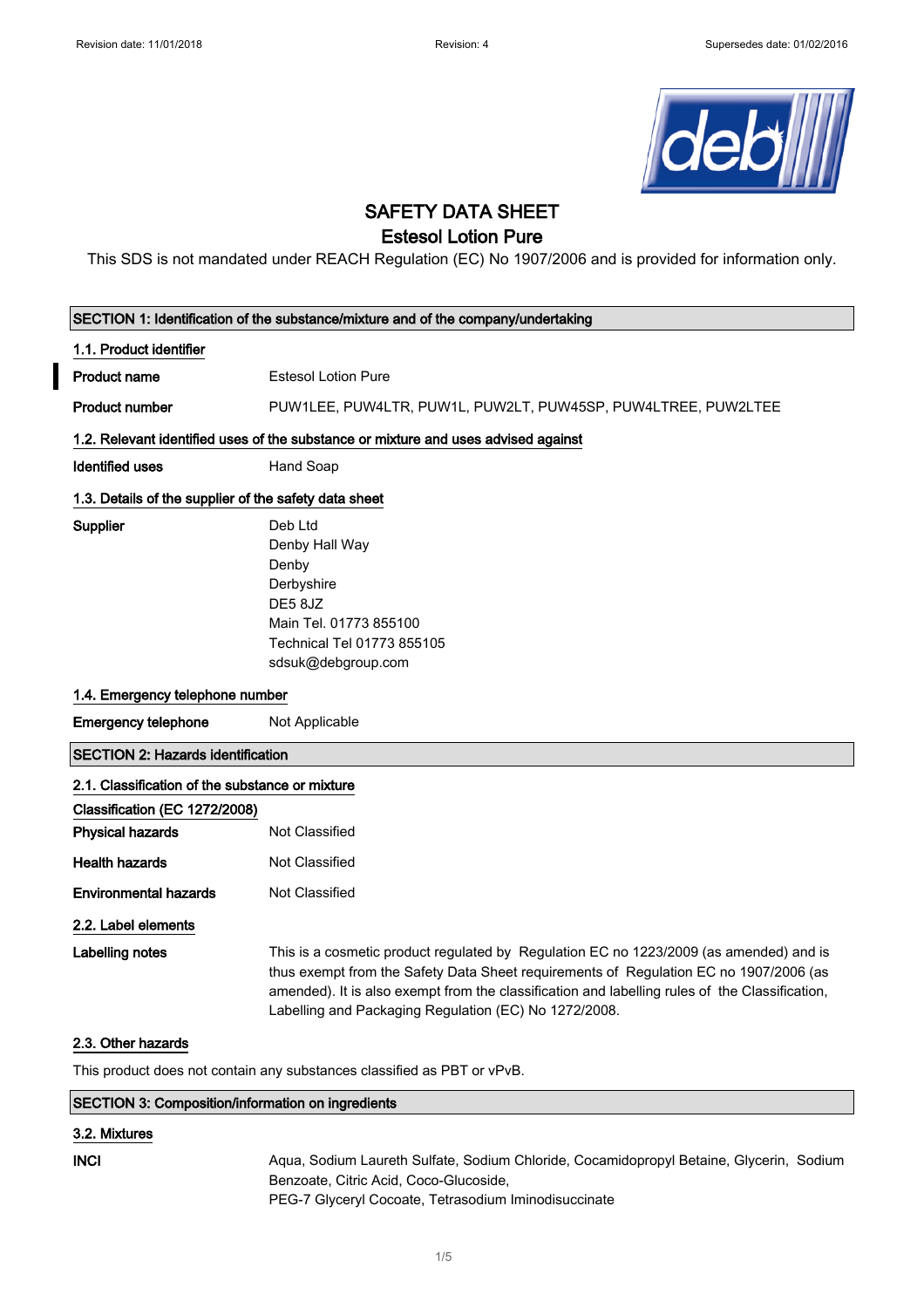# Estesol Lotion Pure

## SECTION 4: First aid measures

| 4.1. Description of first aid measures                            |                                                                                                                                                                                                                                                  |  |
|-------------------------------------------------------------------|--------------------------------------------------------------------------------------------------------------------------------------------------------------------------------------------------------------------------------------------------|--|
| Inhalation                                                        | Not relevant. Unlikely route of exposure as the product does not contain volatile substances.                                                                                                                                                    |  |
| Ingestion                                                         | Rinse mouth thoroughly with water. Get medical attention if any discomfort continues.                                                                                                                                                            |  |
| <b>Skin contact</b>                                               | Not relevant.                                                                                                                                                                                                                                    |  |
| Eye contact                                                       | Remove any contact lenses and open eyelids wide apart. Continue to rinse for at least 15<br>minutes. Get medical attention promptly if symptoms occur after washing.                                                                             |  |
|                                                                   | 4.2. Most important symptoms and effects, both acute and delayed                                                                                                                                                                                 |  |
| Inhalation                                                        | No specific symptoms known.                                                                                                                                                                                                                      |  |
| Ingestion                                                         | No specific symptoms known.                                                                                                                                                                                                                      |  |
| <b>Skin contact</b>                                               | No specific symptoms known.                                                                                                                                                                                                                      |  |
| Eye contact                                                       | May cause temporary eye irritation.                                                                                                                                                                                                              |  |
|                                                                   | 4.3. Indication of any immediate medical attention and special treatment needed                                                                                                                                                                  |  |
| Notes for the doctor                                              | No specific recommendations.                                                                                                                                                                                                                     |  |
| <b>SECTION 5: Firefighting measures</b>                           |                                                                                                                                                                                                                                                  |  |
| 5.1. Extinguishing media                                          |                                                                                                                                                                                                                                                  |  |
| Suitable extinguishing media                                      | The product is not flammable. Use fire-extinguishing media suitable for the surrounding fire.                                                                                                                                                    |  |
| 5.2. Special hazards arising from the substance or mixture        |                                                                                                                                                                                                                                                  |  |
| <b>Hazardous combustion</b><br>products                           | No known hazardous decomposition products.                                                                                                                                                                                                       |  |
| 5.3. Advice for firefighters                                      |                                                                                                                                                                                                                                                  |  |
| Protective actions during<br>firefighting                         | No specific firefighting precautions known.                                                                                                                                                                                                      |  |
| <b>SECTION 6: Accidental release measures</b>                     |                                                                                                                                                                                                                                                  |  |
|                                                                   | 6.1. Personal precautions, protective equipment and emergency procedures                                                                                                                                                                         |  |
| Personal precautions                                              | Avoid contact with eyes.                                                                                                                                                                                                                         |  |
| 6.2. Environmental precautions                                    |                                                                                                                                                                                                                                                  |  |
| <b>Environmental precautions</b>                                  | Not considered to be a significant hazard due to the small quantities used.                                                                                                                                                                      |  |
| 6.3. Methods and material for containment and cleaning up         |                                                                                                                                                                                                                                                  |  |
| Methods for cleaning up                                           | Flush away spillage with plenty of water. Avoid contamination of ponds or watercourses with<br>washing down water. Absorb spillage with non-combustible, absorbent material. Do not<br>discharge into drains or watercourses or onto the ground. |  |
| 6.4. Reference to other sections                                  |                                                                                                                                                                                                                                                  |  |
| Reference to other sections                                       | For waste disposal, see Section 13.                                                                                                                                                                                                              |  |
| <b>SECTION 7: Handling and storage</b>                            |                                                                                                                                                                                                                                                  |  |
| 7.1. Precautions for safe handling                                |                                                                                                                                                                                                                                                  |  |
| <b>Usage precautions</b>                                          | Avoid contact with eyes.                                                                                                                                                                                                                         |  |
| 7.2. Conditions for safe storage, including any incompatibilities |                                                                                                                                                                                                                                                  |  |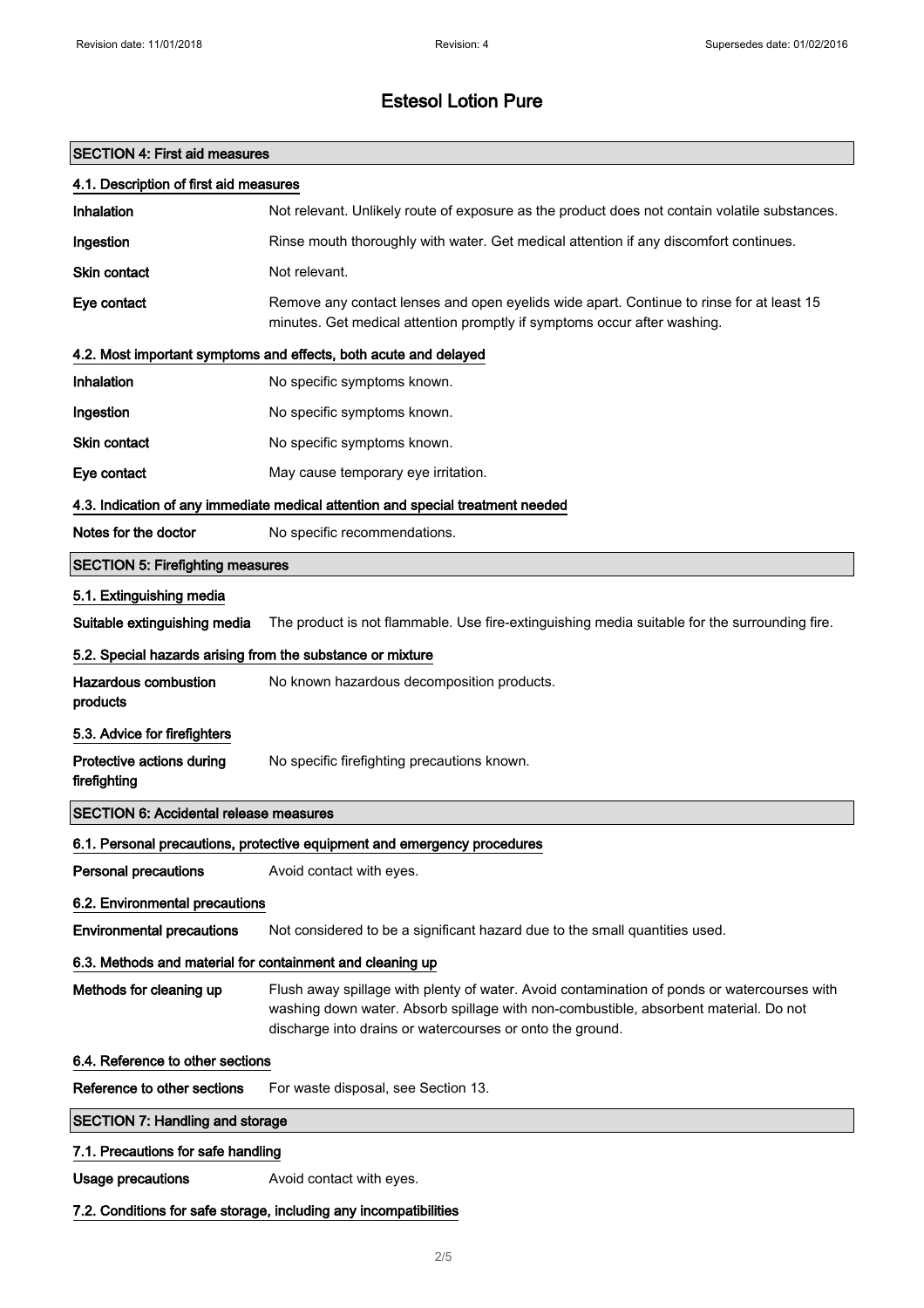$\overline{\phantom{a}}$ 

# Estesol Lotion Pure

| <b>Storage precautions</b>                                 | Stable at normal ambient temperatures.                                                                              |  |
|------------------------------------------------------------|---------------------------------------------------------------------------------------------------------------------|--|
| 7.3. Specific end use(s)                                   |                                                                                                                     |  |
| Specific end use(s)                                        | The identified uses for this product are detailed in Section 1.2.                                                   |  |
| <b>SECTION 8: Exposure Controls/personal protection</b>    |                                                                                                                     |  |
| 8.1. Control parameters                                    |                                                                                                                     |  |
| Ingredient comments                                        | None.                                                                                                               |  |
| 8.2. Exposure controls                                     |                                                                                                                     |  |
| Appropriate engineering<br>controls                        | Not relevant.                                                                                                       |  |
| Eye/face protection                                        | Not relevant.                                                                                                       |  |
| Hygiene measures                                           | Not relevant.                                                                                                       |  |
| <b>Respiratory protection</b>                              | No specific recommendations.                                                                                        |  |
| <b>SECTION 9: Physical and Chemical Properties</b>         |                                                                                                                     |  |
| 9.1. Information on basic physical and chemical properties |                                                                                                                     |  |
| Appearance                                                 | Clear liquid.                                                                                                       |  |
| Colour                                                     | Colourless.                                                                                                         |  |
| Odour                                                      | Characteristic.                                                                                                     |  |
| pH                                                         | pH (concentrated solution): 4.0-5.0                                                                                 |  |
| 9.2. Other information                                     |                                                                                                                     |  |
| <b>SECTION 10: Stability and reactivity</b>                |                                                                                                                     |  |
| 10.1. Reactivity                                           |                                                                                                                     |  |
| <b>Reactivity</b>                                          | There are no known reactivity hazards associated with this product.                                                 |  |
| 10.2. Chemical stability                                   |                                                                                                                     |  |
| <b>Stability</b>                                           | Stable at normal ambient temperatures.                                                                              |  |
| 10.3. Possibility of hazardous reactions                   |                                                                                                                     |  |
| Possibility of hazardous<br>reactions                      | None known.                                                                                                         |  |
| 10.4. Conditions to avoid                                  |                                                                                                                     |  |
| <b>Conditions to avoid</b>                                 | There are no known conditions that are likely to result in a hazardous situation.                                   |  |
| 10.5. Incompatible materials                               |                                                                                                                     |  |
| Materials to avoid                                         | No specific material or group of materials is likely to react with the product to produce a<br>hazardous situation. |  |
| 10.6. Hazardous decomposition products                     |                                                                                                                     |  |
| Hazardous decomposition<br>products                        | Does not decompose when used and stored as recommended.                                                             |  |
| <b>SECTION 11: Toxicological information</b>               |                                                                                                                     |  |
| 11.1. Information on toxicological effects                 |                                                                                                                     |  |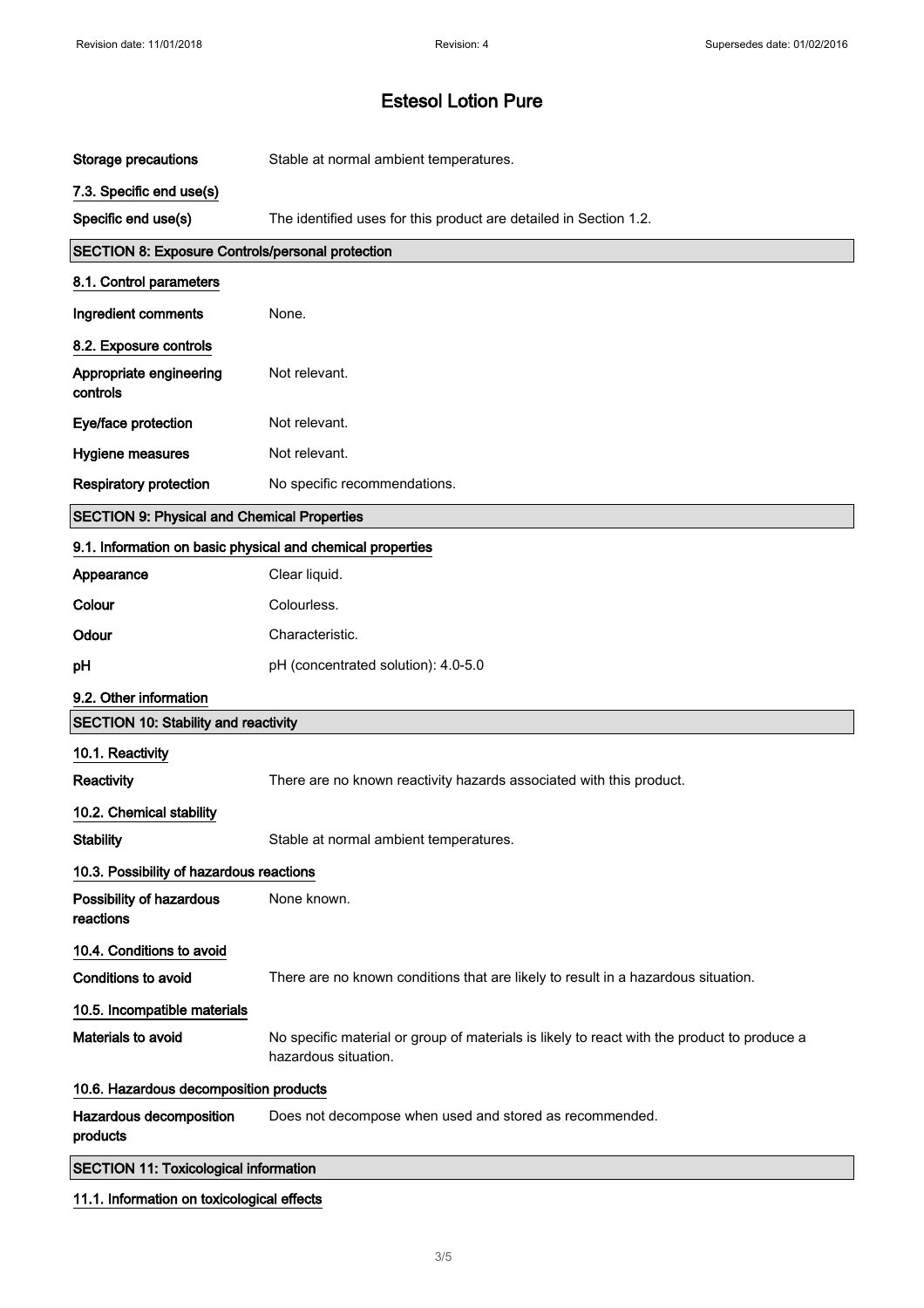# Estesol Lotion Pure

| <b>General information</b>                 | A qualified toxicologist has evaluated and approved this product by conducting a Product<br>Safety Assessment as per the Cosmetic Regulation n EC no 1223/2009 (as amended).<br>Based on knowledge of the properties of the components, adverse effects on human health<br>are not to be expected in normal use. Customer complaint data demonstrates the product to<br>be completely harmless to the skin. The 48h Single Patch Test results show the product to be<br>non-irritant. |  |
|--------------------------------------------|---------------------------------------------------------------------------------------------------------------------------------------------------------------------------------------------------------------------------------------------------------------------------------------------------------------------------------------------------------------------------------------------------------------------------------------------------------------------------------------|--|
| Inhalation                                 | No specific health hazards known.                                                                                                                                                                                                                                                                                                                                                                                                                                                     |  |
| Ingestion                                  | May cause discomfort if swallowed.                                                                                                                                                                                                                                                                                                                                                                                                                                                    |  |
| <b>Skin contact</b>                        | Skin irritation should not occur when used as recommended.                                                                                                                                                                                                                                                                                                                                                                                                                            |  |
| Eye contact                                | May cause temporary eye irritation.                                                                                                                                                                                                                                                                                                                                                                                                                                                   |  |
| <b>SECTION 12: Ecological Information</b>  |                                                                                                                                                                                                                                                                                                                                                                                                                                                                                       |  |
| <b>Ecotoxicity</b>                         | Not regarded as dangerous for the environment.                                                                                                                                                                                                                                                                                                                                                                                                                                        |  |
| 12.1. Toxicity                             |                                                                                                                                                                                                                                                                                                                                                                                                                                                                                       |  |
| 12.2. Persistence and degradability        |                                                                                                                                                                                                                                                                                                                                                                                                                                                                                       |  |
|                                            | Persistence and degradability The surfactant(s) contained in this product complies(comply) with the biodegradability criteria<br>as laid down in Regulation (EC) No. 648/2004 on detergents. Data to support this assertion<br>are held at the disposal of the competent authorities of the Member States and will be made<br>available to them at their direct request, or at the request of a detergent manufacturer.                                                               |  |
| 12.3. Bioaccumulative potential            |                                                                                                                                                                                                                                                                                                                                                                                                                                                                                       |  |
| <b>Bioaccumulative potential</b>           | No data available on bioaccumulation.                                                                                                                                                                                                                                                                                                                                                                                                                                                 |  |
| 12.4. Mobility in soil                     |                                                                                                                                                                                                                                                                                                                                                                                                                                                                                       |  |
| <b>Mobility</b>                            | The product is soluble in water.                                                                                                                                                                                                                                                                                                                                                                                                                                                      |  |
| 12.5. Results of PBT and vPvB assessment   |                                                                                                                                                                                                                                                                                                                                                                                                                                                                                       |  |
| Results of PBT and vPvB<br>assessment      | This product does not contain any substances classified as PBT or vPvB.                                                                                                                                                                                                                                                                                                                                                                                                               |  |
| 12.6. Other adverse effects                |                                                                                                                                                                                                                                                                                                                                                                                                                                                                                       |  |
| Other adverse effects                      | None known.                                                                                                                                                                                                                                                                                                                                                                                                                                                                           |  |
| <b>SECTION 13: Disposal considerations</b> |                                                                                                                                                                                                                                                                                                                                                                                                                                                                                       |  |
| 13.1. Waste treatment methods              |                                                                                                                                                                                                                                                                                                                                                                                                                                                                                       |  |
| <b>General information</b>                 | When handling waste, the safety precautions applying to handling of the product should be<br>considered.                                                                                                                                                                                                                                                                                                                                                                              |  |
| <b>Disposal methods</b>                    | Dispose of waste to licensed waste disposal site in accordance with the requirements of the<br>local Waste Disposal Authority. Reuse or recycle products wherever possible.                                                                                                                                                                                                                                                                                                           |  |
| <b>SECTION 14: Transport information</b>   |                                                                                                                                                                                                                                                                                                                                                                                                                                                                                       |  |
| Road transport notes                       | Not classified.                                                                                                                                                                                                                                                                                                                                                                                                                                                                       |  |
| Rail transport notes                       | Not classified.                                                                                                                                                                                                                                                                                                                                                                                                                                                                       |  |
| Sea transport notes                        | Not classified.                                                                                                                                                                                                                                                                                                                                                                                                                                                                       |  |
| Air transport notes                        | Not classified.                                                                                                                                                                                                                                                                                                                                                                                                                                                                       |  |
| 14.1. UN number                            |                                                                                                                                                                                                                                                                                                                                                                                                                                                                                       |  |